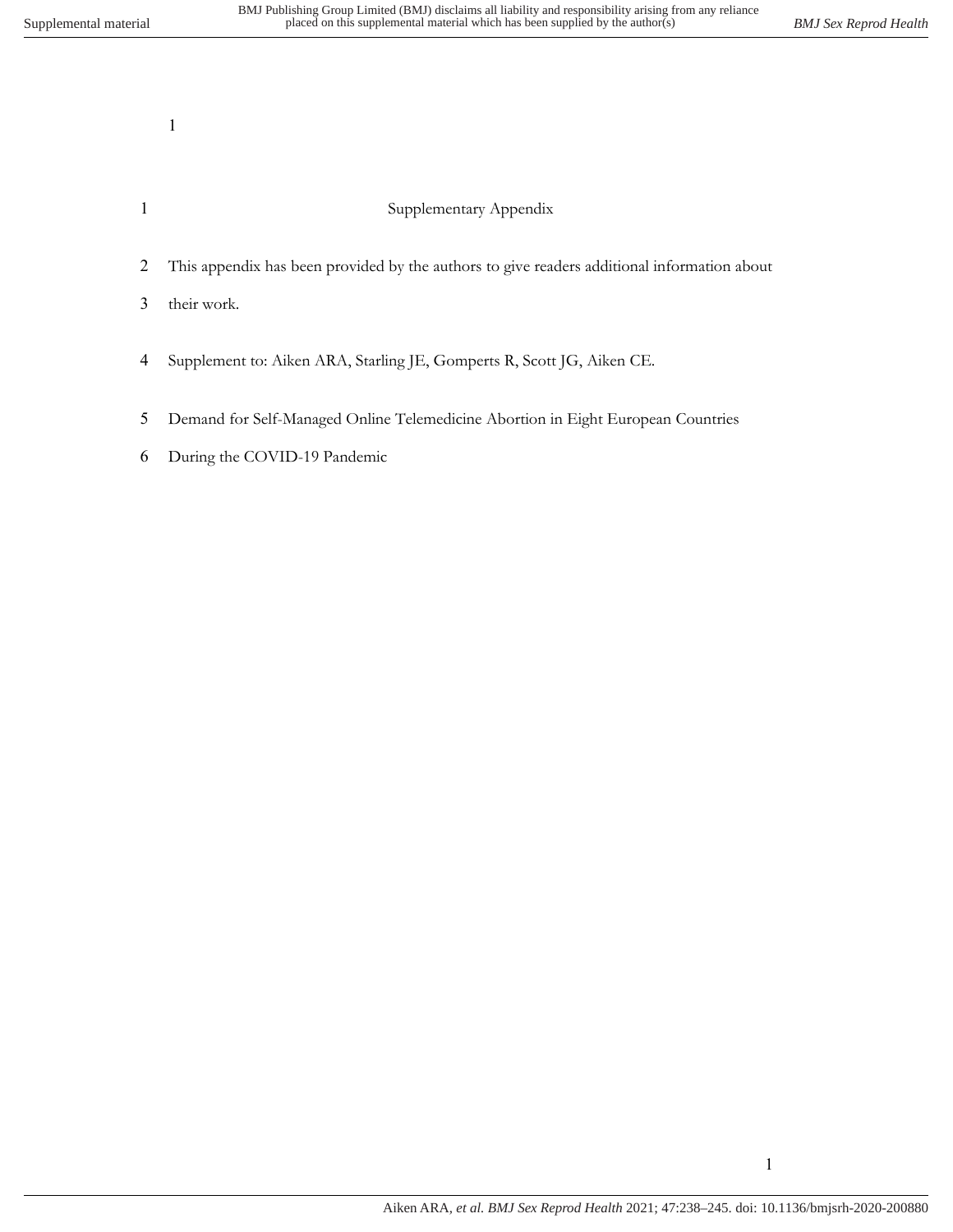| 7  | Demand for Self-Managed Online Telemedicine Abortion in Eight European                             |
|----|----------------------------------------------------------------------------------------------------|
| 8  | <b>Countries During the COVID-19 Pandemic</b>                                                      |
| 9  |                                                                                                    |
| 10 | Abigail R. A. Aiken MD, PhD1,2,*, Jennifer E. Starling PhD3,7, Rebecca Gomperts MD,                |
| 11 | PhD4, James G. Scott PhD3,5 and Catherine E. Aiken MB BChir, PhD6                                  |
|    |                                                                                                    |
| 12 |                                                                                                    |
| 13 | <sup>1</sup> LBJ School of Public Policy, University of Texas at Austin, Texas, 78712, USA         |
| 14 | <sup>2</sup> Population Research Center, University of Texas at Austin, Texas, 78712, USA          |
| 15 | <sup>3</sup> Department of Statistics and Data Sciences, University of Texas at Austin, Austin, TX |
| 16 | 78712, USA                                                                                         |
| 17 | <sup>4</sup> Women on Web, Amsterdam, The Netherlands                                              |
| 18 | <sup>5</sup> McCombs School of Business, University of Texas at Austin, Austin, TX, 78712, USA     |
| 19 | <sup>6</sup> University Department of Obstetrics and Gynaecology, University of Cambridge; NIHR    |
| 20 | Cambridge Biomedical Research Centre, CB2 2SW, UK                                                  |
| 21 | Mathematica Policy Research, Cambridge, MA, 02139, USA                                             |
| 22 |                                                                                                    |
| 23 | *Corresponding author:                                                                             |
| 24 | LBJ School of Public Affairs                                                                       |
| 25 | University of Texas at Austin                                                                      |
| 26 | Austin, TX, 78712                                                                                  |
| 27 | $+1$ 512-810-9285                                                                                  |
| 28 | araa2@utexas.edu                                                                                   |
| 29 |                                                                                                    |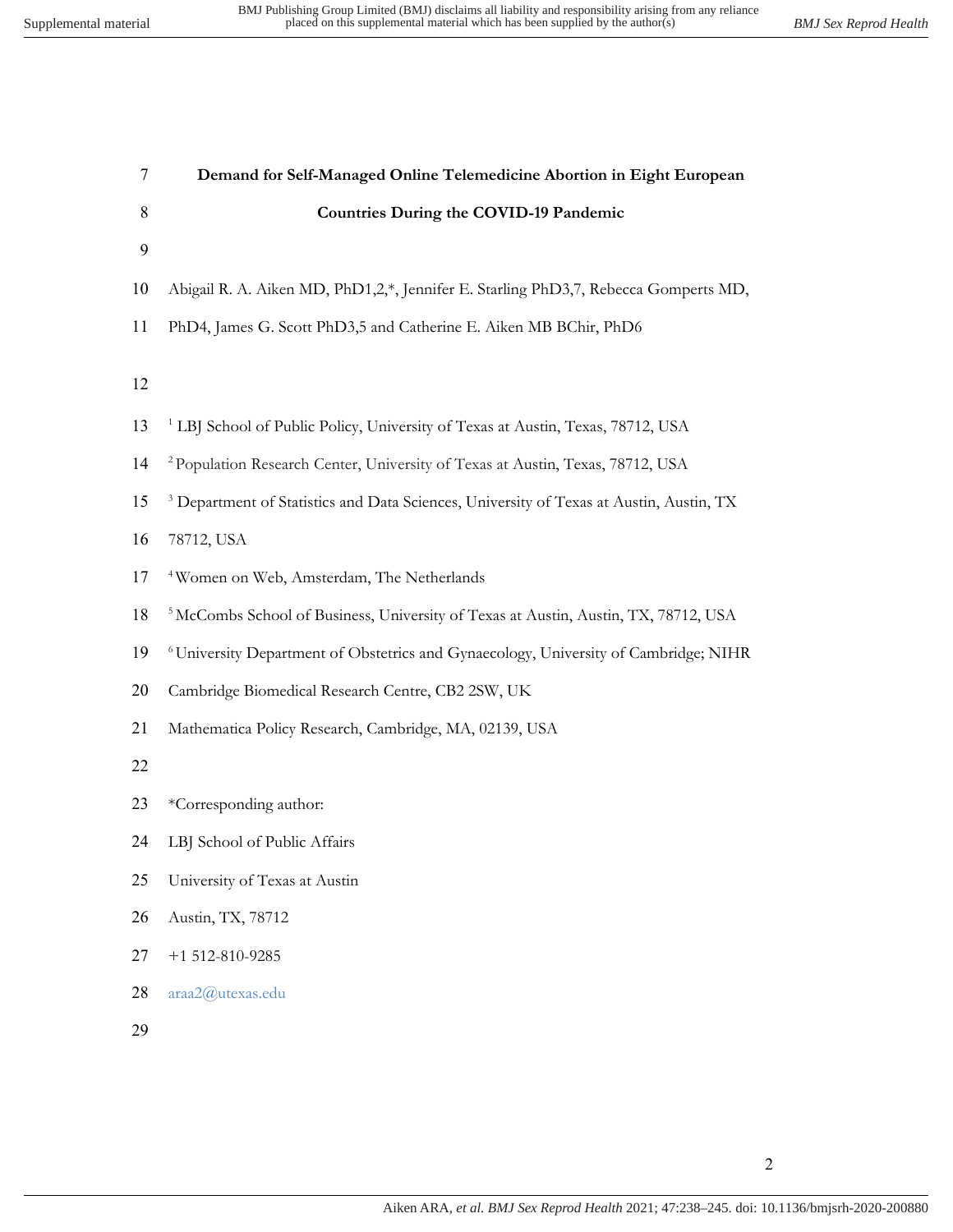**Table of Contents**

| 35 |  |
|----|--|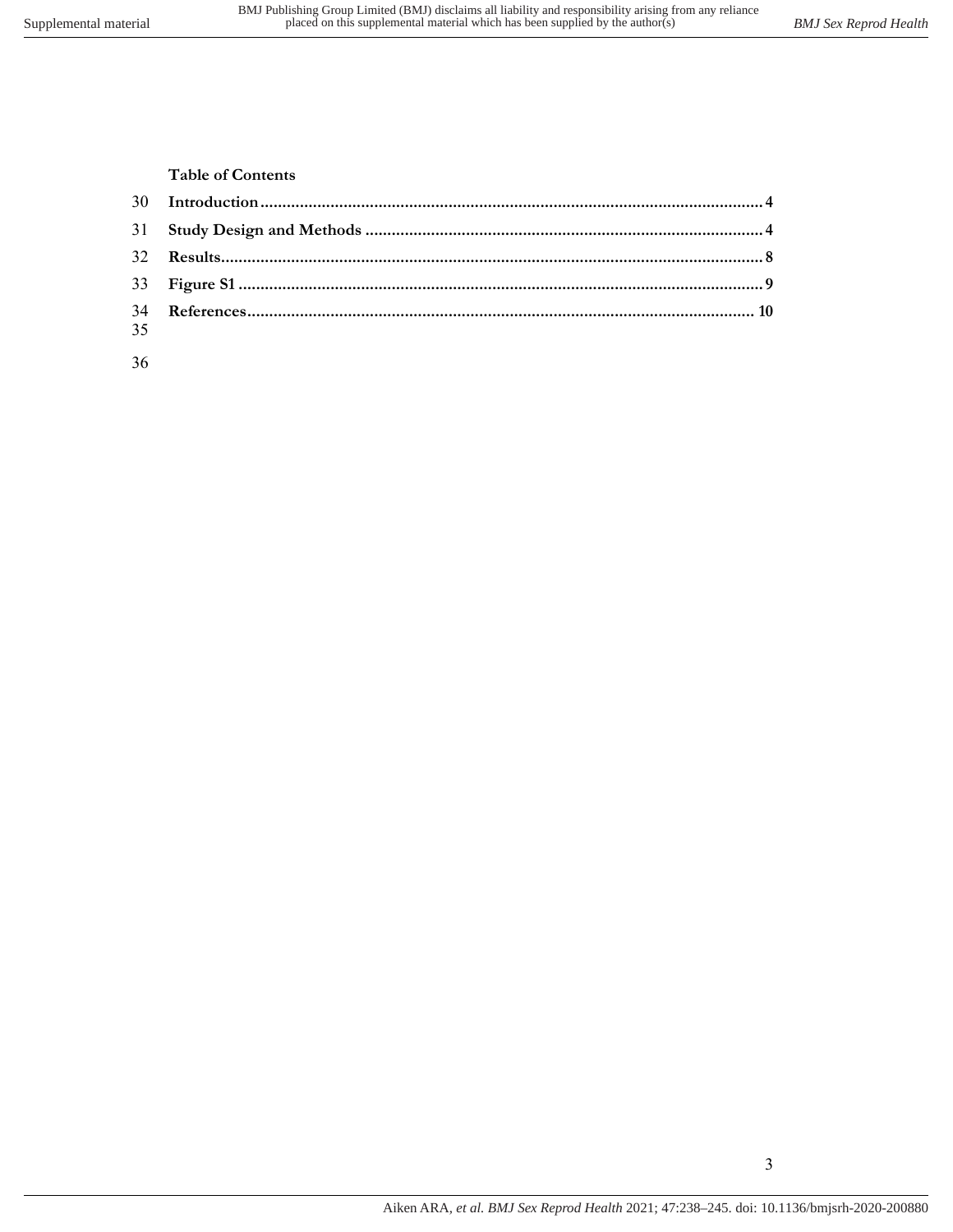## Introduction

- The first wave of the COVID-19 pandemic posed challenges for the provision of abortion
- care in Europe. Reallocation of resources, redeployment of staff, and social distancing
- 40 requirements all introduced new barriers to in-person clinic visits.<sup>1,2</sup>
- Countries differed in their policy responses to these new challenges. Great Britain expanded
- remote access to medication abortion, allowing teleconsultation with providers, and
- 43 mifepristone and misoprostol to be provided by mail.<sup>3-5</sup> France extended the ability to take
- abortion medications at home following an in-person visit with a healthcare professional
- 45 from 7 weeks to 9 weeks of gestation.<sup>6</sup> Germany allowed mandatory pre-abortion
- 46 counselling to take place by phone or video teleconsult instead of in person.<sup>7</sup> Most other
- countries, however, made few changes to medication abortion service models and continued
- to require fully in-person provision, despite calls from human rights groups to prioritize
- 49 patient safety and expand remote access.<sup>7,8</sup>
- We assessed whether demand for online medication abortion changed significantly in eight
- countries after implementation of stay-at-home orders intended to reduce the spread of
- COVID-19 in Europe, using online medication abortion request data from Women on Web,

a non-profit organisation that provides telemedicine medication abortion services up to 10

weeks of gestation.<sup>9</sup> 

## Study Design and Methods

We examined data from Women on Web, a non-profit organization that provides medical

- 57 abortion services in Europe up to 10 weeks' gestation via online telemedicine.<sup>9</sup> We obtained
- 58 the daily number of requests from eight countries between January  $1^{st}$ , 2019 and June  $1^{st}$ ,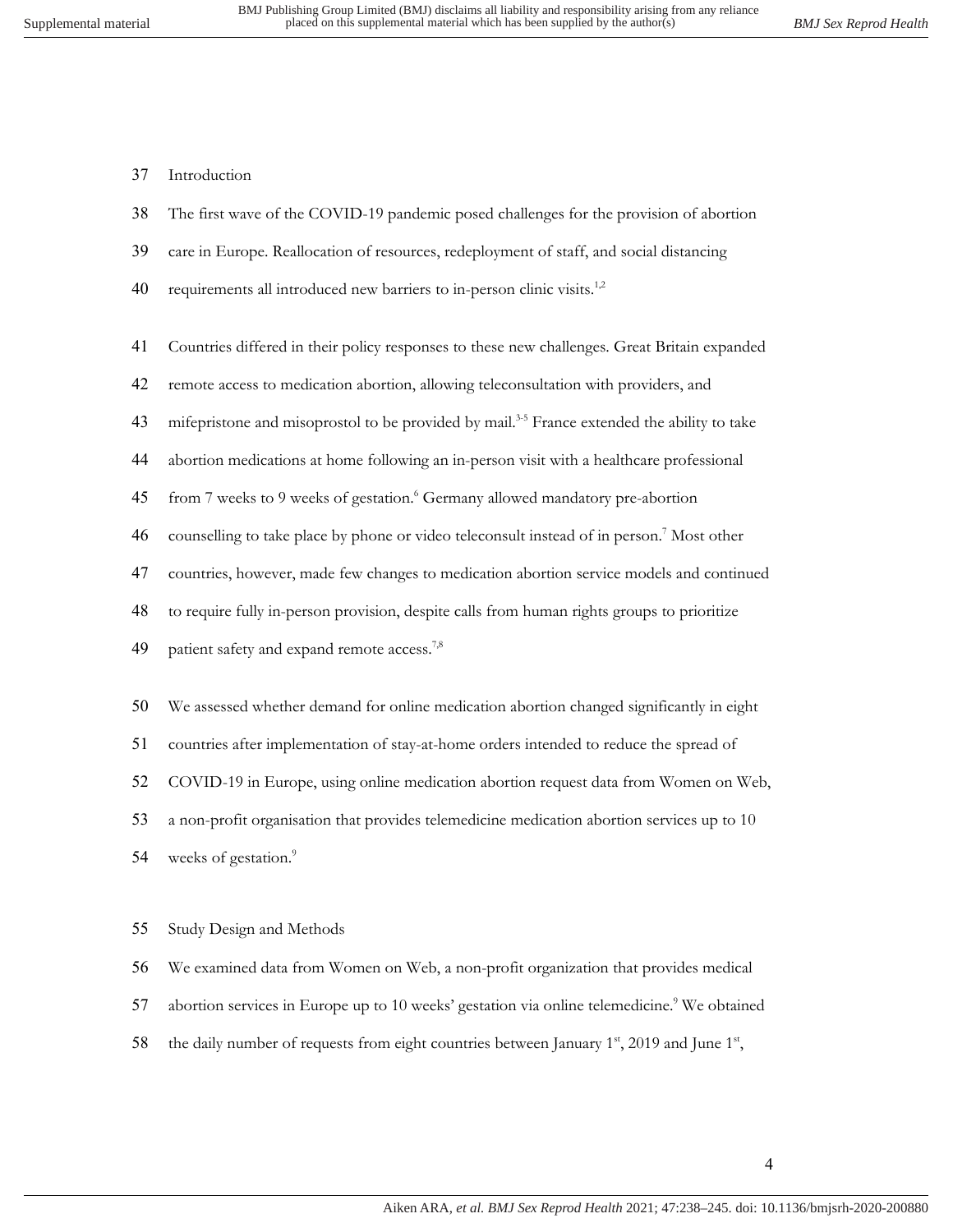| 59 | 2020 (the last day that lockdown measures were lifted in a country included in the analysis).                          |
|----|------------------------------------------------------------------------------------------------------------------------|
| 60 | Our analytic sample includes eight countries: Germany, Hungary, Italy, Malta, The                                      |
| 61 | Netherlands, Northern Ireland, Portugal, and Great Britain. WoW does not accept                                        |
| 62 | consultations from all countries in Europe, because abortion is legal and normally relatively                          |
| 63 | accessible in most places. Among those countries that WoW does serve, some have only a                                 |
| 64 | few consultations requests over the course of a year. We excluded countries that had too few                           |
| 65 | requests to reliable detect differences in request numbers between the 'before' and 'after'                            |
| 66 | periods (i.e. fewer than 10 expected requests in the 'after' period). We also excluded Spain,                          |
| 67 | because the Spanish Government censored the WoW website during the study period and so                                 |
| 68 | no requests could be made, <sup>10</sup> and Poland because the number of requests made to WoW has                     |
| 69 | been unstable since the beginning of 2020.                                                                             |
| 70 | We analyzed trends in these requests using a regression-discontinuity design, using a                                  |
|    |                                                                                                                        |
| 71 | likelihood-ratio test to compare count models. <sup>11,12</sup> For each country, we include data from 1 <sup>st</sup> |
| 72 | January 2019 to the date that lockdown measures were lifted in each country. We                                        |
| 73 | designated a 'before' period, which began on 1 <sup>st</sup> January 2019 and ended on the date that                   |
| 74 | each individual country's government issued their first 'stay-at-home' directive. The one                              |
| 75 | exception was Germany, where the 'before' period begins on 1 <sup>st</sup> January 2020, due to the                    |
| 76 | fact that WoW did not accept consultations from Germany in until late 2019. The 'after'                                |
| 77 | period began the first day after the 'stay-at-home' directive was issued for each country, and                         |
| 78 |                                                                                                                        |

discontinuity for each country for the dates on which stay-at-home orders were in place. To

- allow sufficient power to detect differences, our analysis included only countries that had at
- 81 least 10 total expected requests in the "before" period based on baseline trends. As only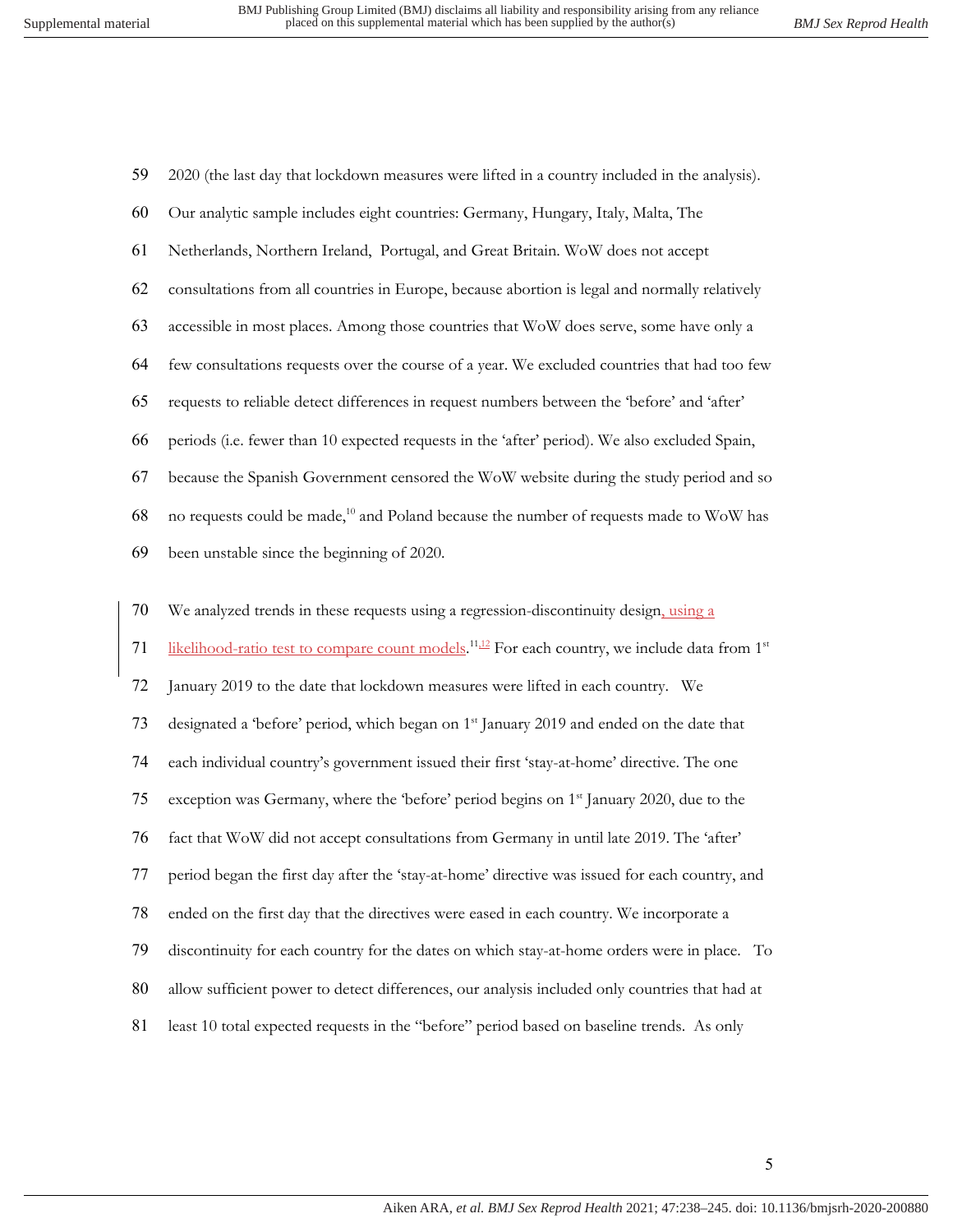82 Malta did not issue a population-wide directive, we instead used the date that the Maltese

- 83 government issued a directive to close public places as the discontinuity point.<sup>13</sup> Women on
- 84 Web has accepted consultations from Northern Ireland and Malta since 2006, Hungary since
- 85 2013, Great Britain since 2016, Italy since 2018, and Germany, the Netherlands, and
- 86 Portugal since 2019.
- 87 Our aim was to test whether the rate of Women on Web requests significantly changed in
- 88 the "after" period. We fit separate generalized linear models (GLMs) to each country's daily
- 89 requests from the beginning of the "before" period until the date stay-at-home measures
- 90 were lifted. Each country's model incorporated a dummy variable taking the value of 1 for
- 91 days in the "after" period, where the stay-at-home order was in place. For Northern Ireland,
- 92 both the null and discontinuity models included a dummy variable indicating the period after
- 93 11<sup>th</sup> April 2020, when Northern Ireland's service model changed due to legalization of
- 94 abortion.<sup>14</sup>
- 95 To determine the functional form of each country's GLM, we first fit a Poisson model with
- 96 a log link and assessed goodness of fit using a chi-squared test. For any countries with a poor
- 97 Poisson model fit (p<0.05), we refit a Negative Binomial GLM to account for over-

98 dispersion and reassessed fit. This resulted in well-fitting models ( $p \ge 0.05$ ) for all countries.

99 For a single country, our Poisson GLM can be formalized as

$$
log(cases_t) = t + x_t + \epsilon_t, \ \epsilon_t \sim N(0, \sigma^2)
$$
\n<sup>(1)</sup>

101 while the corresponding null model is written as

$$
log(cases_t) = t + \epsilon_t, \ \epsilon_t \sim N(0, \sigma^2)
$$
\n<sup>(2)</sup>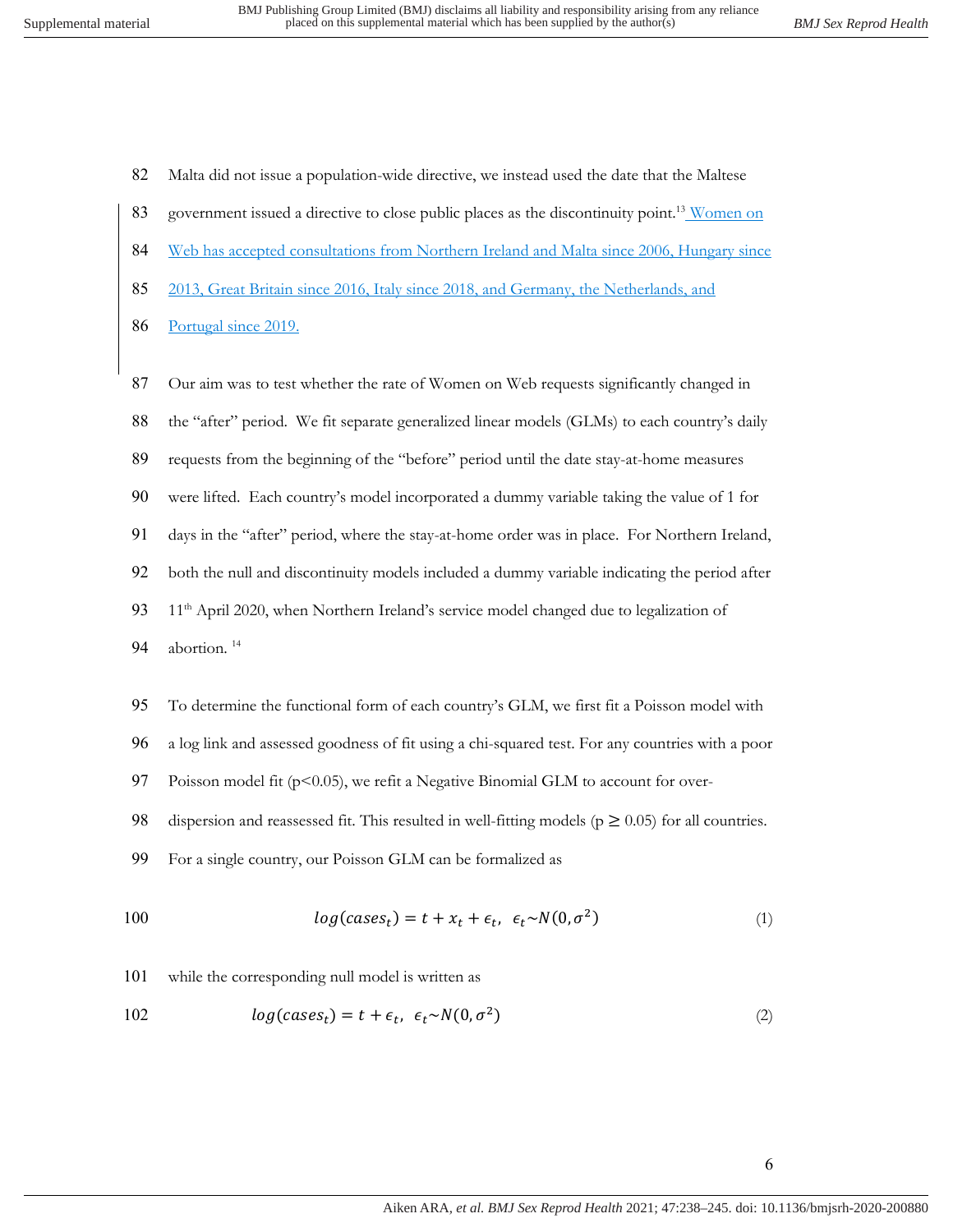- 103 where  $t$  represents days,  $cases_t$  is the number of Women on Web requests on day  $t$ , and 104 and  $x_t$  takes values of 0 or 1, depending on whether stay-at-home restrictions for that 105 country are in place on day  $t$ . 106
- 107 We include an additional term in the models for Northern Ireland due to the change in
- 108 abortion legalization. The Poisson GLM model for Northern Ireland can be formalized as

$$
log(cases_t) = t + x_t + z_t + \epsilon_t, \ \epsilon_t \sim N(0, \sigma^2)
$$
\n
$$
(3)
$$

110 where  $z_t$  takes values of 0 or 1, depending on whether day  $t$  falls before 11<sup>th</sup> April, 2020.

111 The corresponding null model is

112 
$$
log(cases_t) = t + z_t + \epsilon_t, \ \epsilon_t \sim N(0, \sigma^2).
$$
 (4)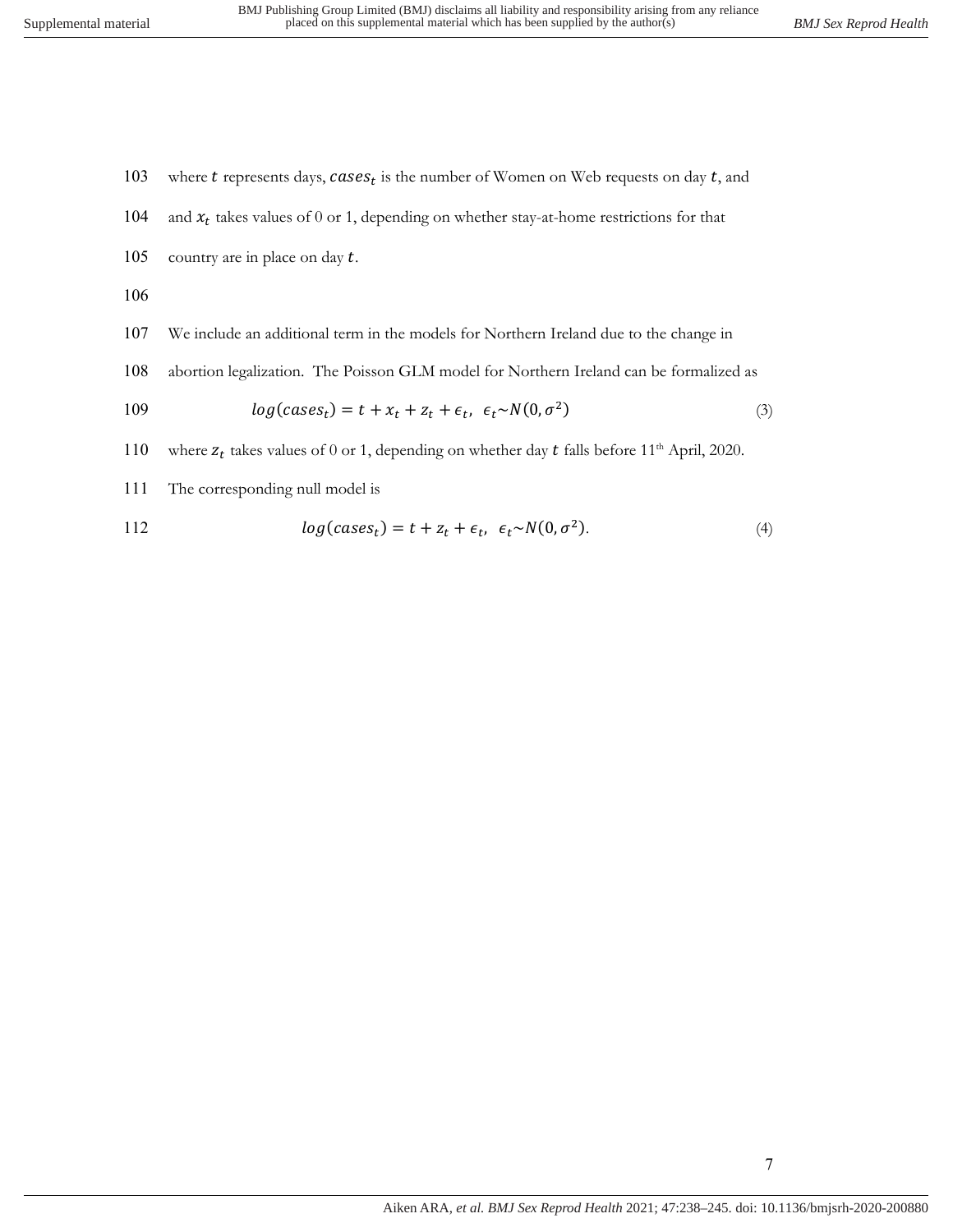- 113 We also compiled information for each country included in the analysis on several metrics
- 114 we hypothesised could be related to demand for online abortion: stringency of 'stay-at-
- 115 home' requirements; deaths due to COVID-19; economic assistance provided by
- 116 governments in response to the pandemic; and abortion service provision before and during
- 117 the pandemic. These metrics were defined by and obtained from the Oxford COVID-19
- 118 Government Response Tracker (OxCGRT). The stringency of 'stay-at-home' requirements
- 119 is expressed as a normalised ordinal score resulting in an index (0-100) that reflects the
- 120 stringency of lockdown on any given day. We selected the highest daily score for each
- 121 country within the study period. Deaths due to COVID-19 were defined as the cumulative
- 122 total of COVID-19 deaths reported by each country on the first day during the study period
- 123 when the stringency of 'stay-at-home' index fell. The number of deaths reported is
- 124 dependent on how each country defines COVID-19 deaths. Economic assistance provided
- 125 by governments is based on the maximum level of the normalised economic support index,
- 126 based on both the level of income support and household debt/contract relief provided by
- 127 the government of each country. We selected the highest daily score for each country within
- 128 the study period. We examined each of these metrics across each country included in the
- 129 analysis to assess their relationship to changes in requests to WoW.
- 130 Results
- 131 We refer readers to Figure 1 and Table 1 in the main paper for presentation of our main
- 132 results. Here, we provide a supplementary figure to illustrate our methods. Figure S1 lends
- 133 intuition to the regression discontinuity model for a single country, and illustrates Hungary's
- 134 significant increase in cumulative WoW requests after implementation of the stay-at-home
- 135 request, compared to the expected number requests under the null model.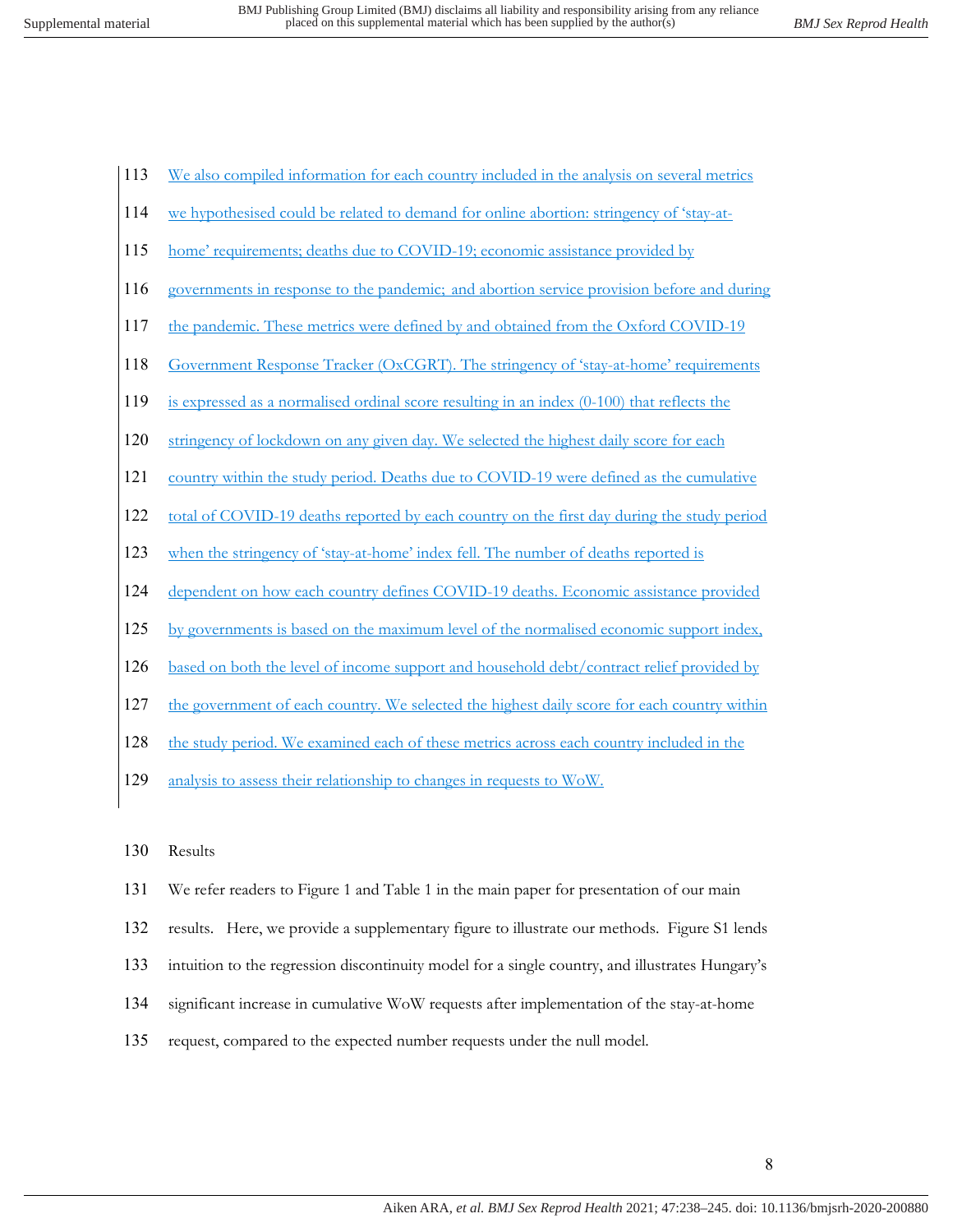## Figure S1



 Left panel: The daily number of requests for Hungary since January 1, 2019. Requests on dates without stay-at-home restrictions are black; requests on dates with restrictions are orange. The blue line shows the model fit without discontinuities (the null model), and the green line shows the model fit with the stay-at-home discontinuity. Right panel: The same 142 data, shown in terms of cumulative requests since 1<sup>st</sup> January, 2019. The pink lines are 250 Monte Carlo simulations from the null model. These corroborate the likelihood-ratio test and suggest the observed rate of requests in Hungary is inconsistent with the null model. The model with a discontinuity fits the data well, as measured by a chi-squared goodness-of-146 fit test ( $p > 0.05$ ).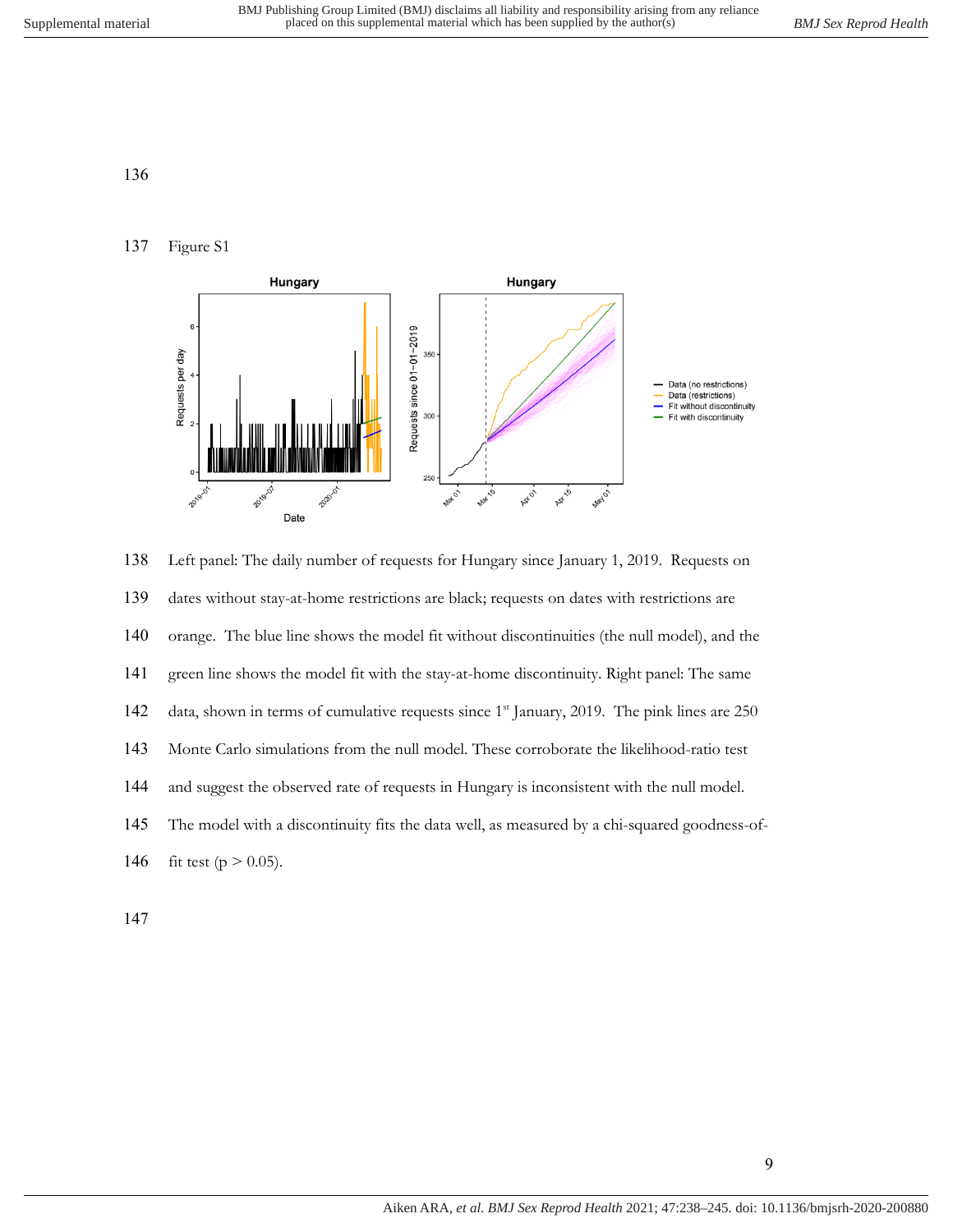- References
- 1. Council on Foreign Relations. Women Around the World & Women and Foreign Policy
- 151 Program. Abortion in the Time of COVID-19. June 25<sup>th</sup> 2020.
- https://www.cfr.org/blog/abortion-time-covid-19 (Accessed September 4th 2020).
- 

- 2. European Parliamentary Forum for Sexual and Reproductive Rights & International
- 155 Planned Parenthood Federation Report. April 22<sup>nd</sup> 2020. Women and girls left without care:
- a snapshot in time during COVID-19. https://www.epfweb.org/sites/default/files/2020-
- 05/epf\_-\_ipff\_en\_joint\_report\_sexual\_and\_reproductive\_health\_during\_the\_covid-
- 19\_pandemic\_23.04.2020.pdf (Accessed September 4th 2020).
- 
- 3. Department of Health and Social Care. Temporary approval of home use for both stages
- 161 of early medical abortion in England. March 30<sup>th</sup> 2020.
- https://www.gov.uk/government/publications/temporary-approval-of-home-use-for-both-
- stages-of-early-medical-abortion--2 (Accessed September 4th 2020).
- 
- 4. Department of Health and Social Services. Temporary approval of home use for both
- stages of early medical abortion in Wales.
- 167 April 1st 2020. https://gov.wales/temporary-approval-home-use-both-stages-early-medical-
- abortion
- 169 (Accessed September 4<sup>th</sup> 2002).
-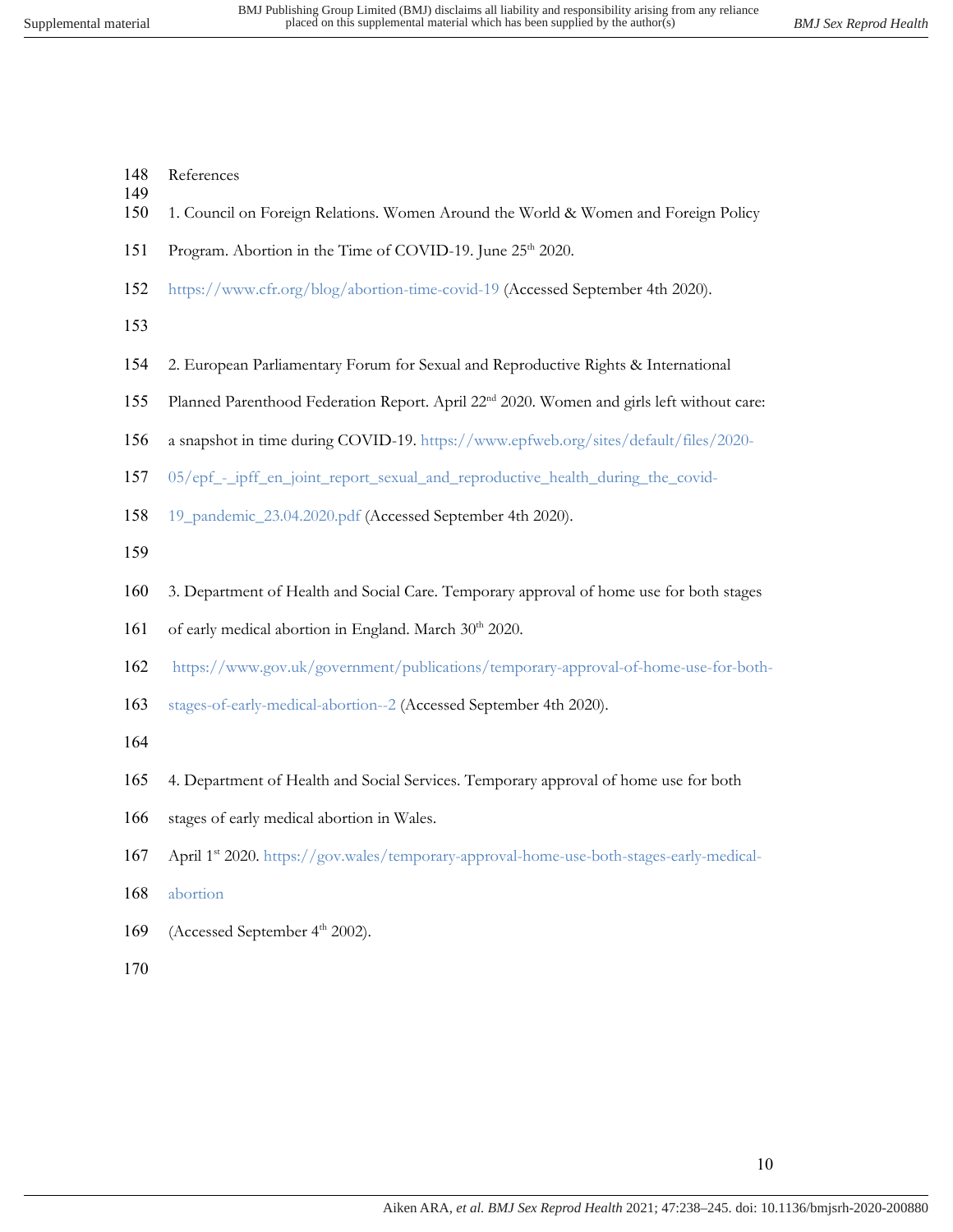- 5. Scottish Government Chief Medical Officer Directorate. Temporary approval of home
- 172 use for both stages of early medical abortion in Scotland. March  $31<sup>st</sup>$  2020.
- https://www.sehd.scot.nhs.uk/cmo/CMO(2020)09.pdf (Accessed September 4th 2020).
- 
- 6. Haute Authorité de Santé. Réponses rapides dans le cadre du COVID-19 Interruption
- Volontaire de Grossesse (IVG) médicamenteuse à la 8ème et à la 9ème semaine
- d'aménorrhée (SA) hors milieu hospitalier
- 178 9<sup>th</sup> April 2020. https://www.has-sante.fr/upload/docs/application/pdf/2020-
- 04/reponse\_rapide\_ivg\_\_09\_04\_2020\_coiv8.pdf (Accessed September 4th 2020).
- 
- 7. Webber M. How coronavirus is changing access to abortion. *Politico*. May 8th 2020.
- https://www.politico.eu/article/how-coronavirus-is-changing-access-to-reproductive-
- health/
- (Accessed September 4th 2020).
- 
- 8. Center for Reproductive Rights. European governments must ensure safe and timely
- access to abortion care during the COVID-19 pandemic.
- https://reproductiverights.org/press-room/european-governments-must-ensure-safe-and-
- timely-access-abortion-care-during-covid-19 (Accessed September 4th 2020).
- 
- 9. Women on Web https://www.womenonweb.org/en/page/521/about-women-on-web
- (Accessed September 4th 2020).
- 
- 10. Women on Web. Spain censors information about abortion amid Covid-19 lockdown.